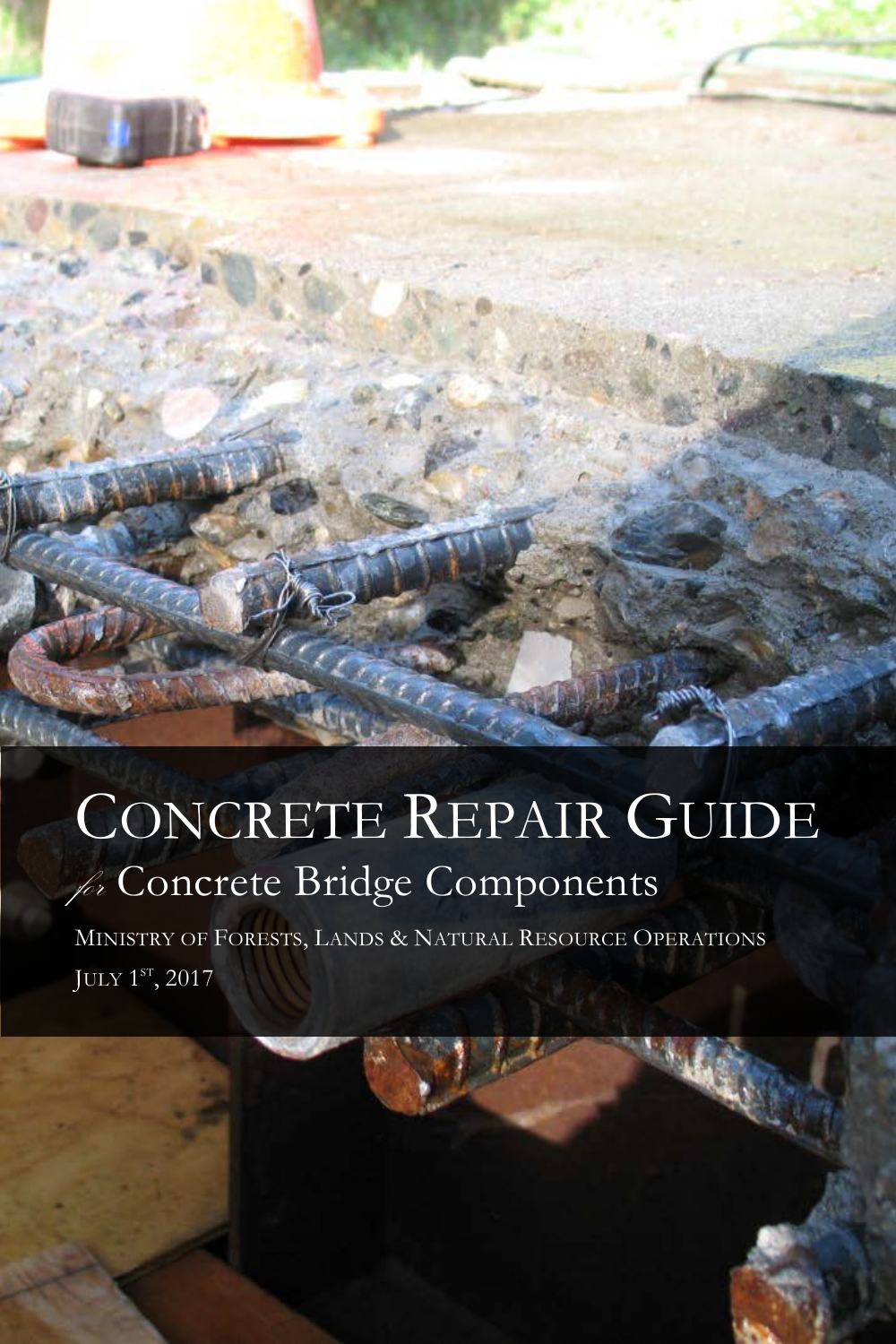## <span id="page-1-0"></span>TABLE OF CONTENTS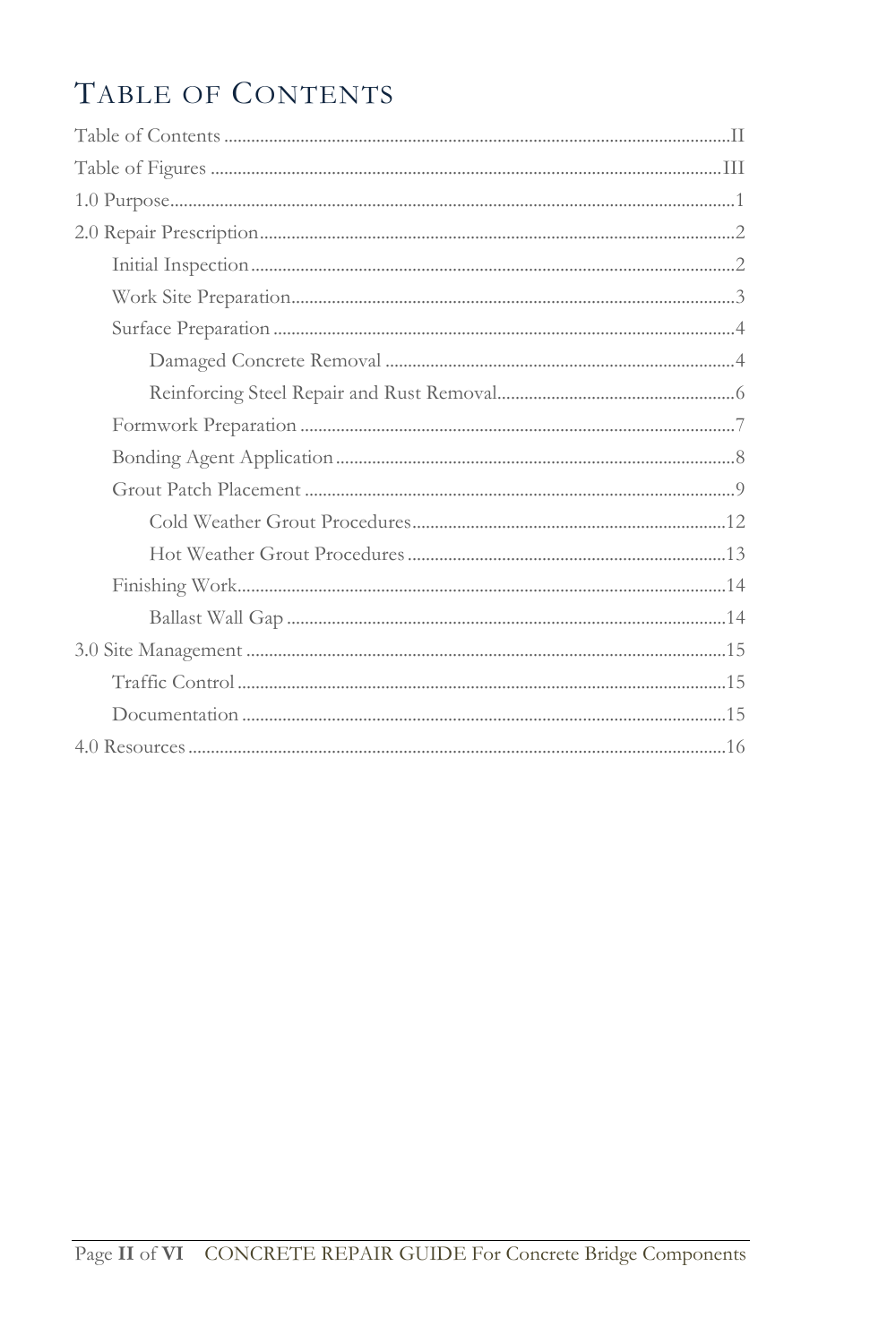## <span id="page-2-0"></span>TABLE OF FIGURES

| Figure 2: Example of a collection system for containing debris and waste for the<br>work site. This could be improved by using a larger tarp to better ensure all debris |
|--------------------------------------------------------------------------------------------------------------------------------------------------------------------------|
| Figure 3: Site preparation in progress - removal of damaged concrete on top of                                                                                           |
| Figure 4: Mechanical removal of damaged concrete with a chipping hammer 4                                                                                                |
| Figure 5: Ready for formwork. Exposed rebar after damaged concrete removal;                                                                                              |
| Figure 6: Wire Brushes. Left to right: a) Knotted b) Partial-knotted c) Crimped  6                                                                                       |
| Figure 7: Formwork placed, subsequent to removal of damaged concrete, to                                                                                                 |
| Figure 8: Formwork on underside of deck panel removed showing grout patch<br>inadequately tamped along the edge of the formwork; see Figure 7 for additional             |
| Figure 9: Makeshift tent used with a Tiger Torch to provide heat in cold<br>temperatures to improve grout curing conditions for the repair site. This method is          |
| Figure 10: Example of damp burlap sacks being used to keep grout sample                                                                                                  |
| Figure 11: Additional grout patch being placed into bottom of a deck panel,<br>adjacent to a ballast wall, to fill voids from initial unconsolidated repair work to      |
| Figure 12: Paraseal sealant placed at gap between ballast wall and concrete deck                                                                                         |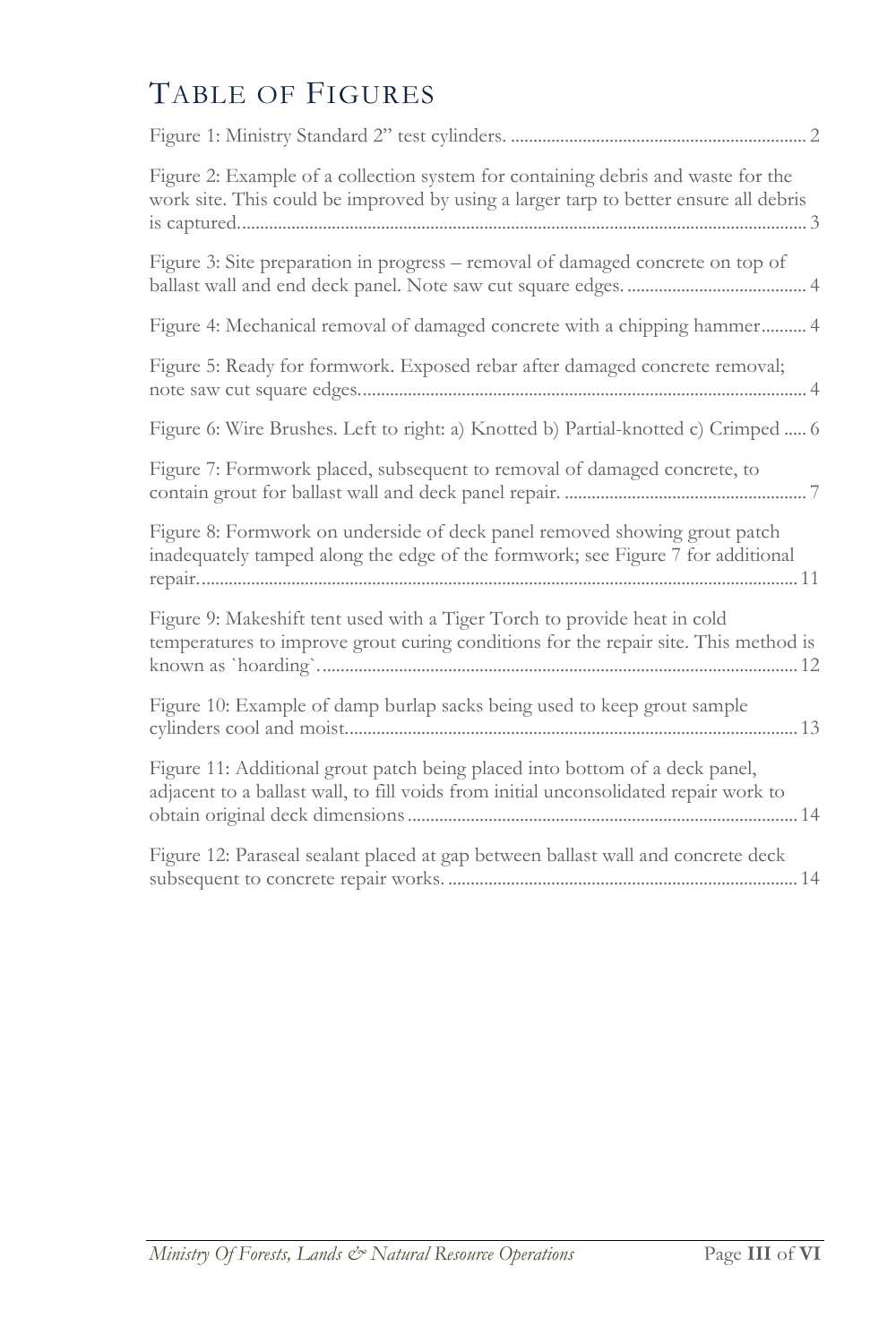### AUTHORS

Beatrice Collier-Pandya Jacqueline Pigeon Daniel Chadwick George Hill

#### EDITOR

George Hill

### PUBLICATION

Ministry of Forests, Lands and Natural Resource Operations © 2017 Timber Operations, Pricing and First Nations Division, Engineering Branch Chief Engineering Group July 1st, 2017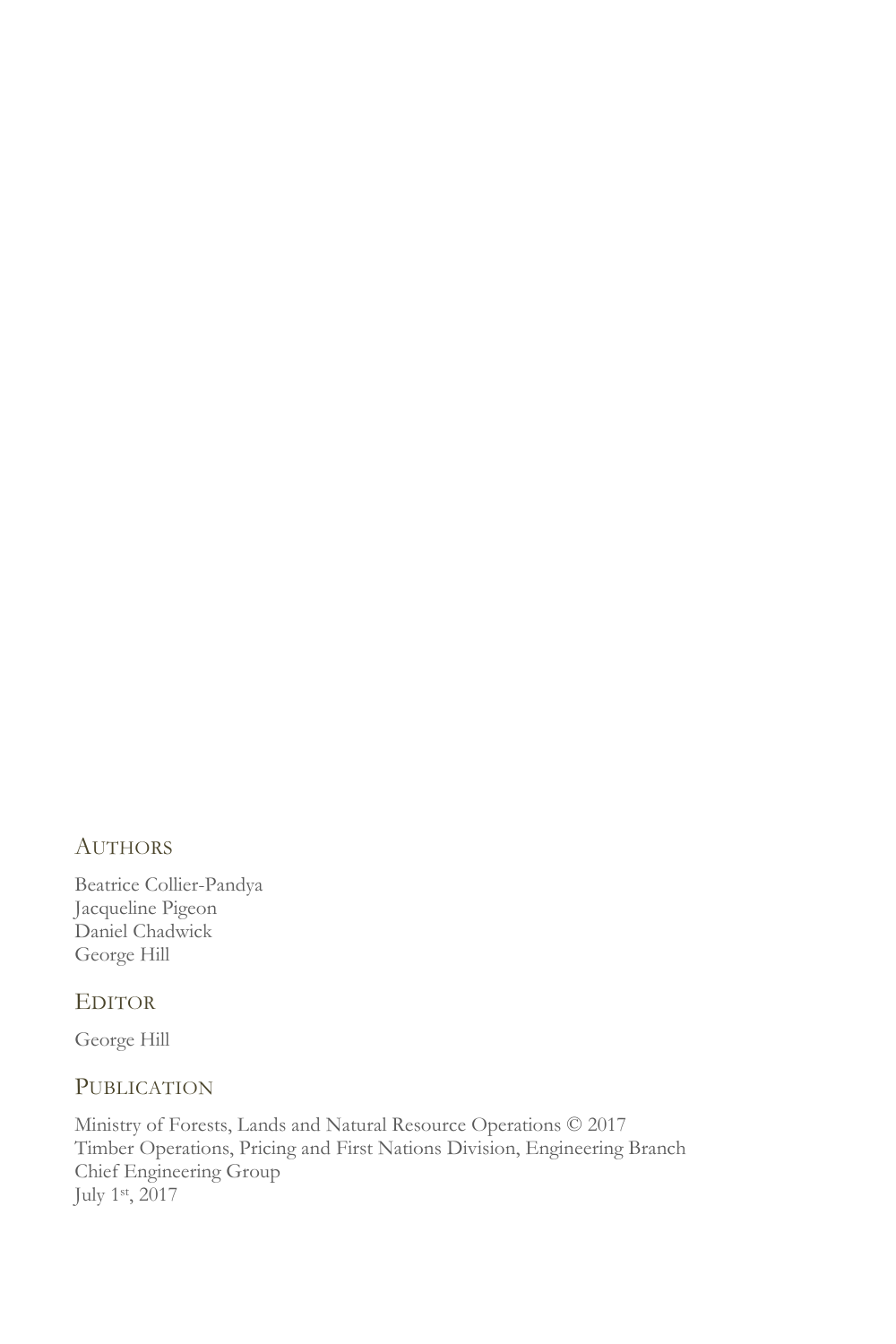## <span id="page-4-0"></span>1.0 PURPOSE

This document provides a general procedure for concrete bridge component repair as a guideline for Professional Engineers prescribing repair works and workers performing repairs to Ministry concrete bridge components. This document describes recommended procedures and materials.

For all ministry bridges with concrete damage, a professional engineer shall provide a repair prescription including procedures. The Professional Engineer overseeing site repairs is responsible for quality control and for the Ministry's Quality Assurance Program for all aspects of the concreting operations, including the sampling and testing of grout or concrete and constituent materials; the methods for producing and handling the constituent materials; the batching, mixing, handling, transporting, placing, consolidating, finishing, curing of grout or concrete; and, all necessary quality control and verification testing of the fresh and hardened grout or concrete.

Professional Engineers prescribing repairs may reference this document and supplement their repair directions based on site-specific conditions of the damages to be addressed. Repairs specified, should include addressing all delaminated, deteriorated, contaminated and unsound concrete.

Procedures provided here are intended to address relatively minor damages, where primary structural concrete elements have sustained peripheral damage, which would not cause imminent structural failure of the bridge. Examples of minor damages include bridge barrier connections and ballast wall damages. More significant repairs are those where primary structural components have been damaged and where there is a concern for structural capacity of the bridge. Examples would include severe damage to a concrete girder or deck panel directly impacting capacity of a bridge. Such damage will require more significant evaluation and a refined Professional Engineer prescription, which may draw on the content of this document to address.

### **NOTES**:

*This procedure references specific products. Target Traffic Patch grout is specified for its high strength, fast set characteristics. Alternate equivalents may be used as pre-approved by the Professional Engineer responsible for overseeing repairs.*

*These procedures do not prescribe sandblasting to clean the damaged area.* 

*Safe work practices are expected to be implemented including, but not limited to, traffic control and safety equipment/gear. Appropriate practices shall be implemented, such as suitable measures to capture and contain debris and grout, to minimize impacts to the environment.*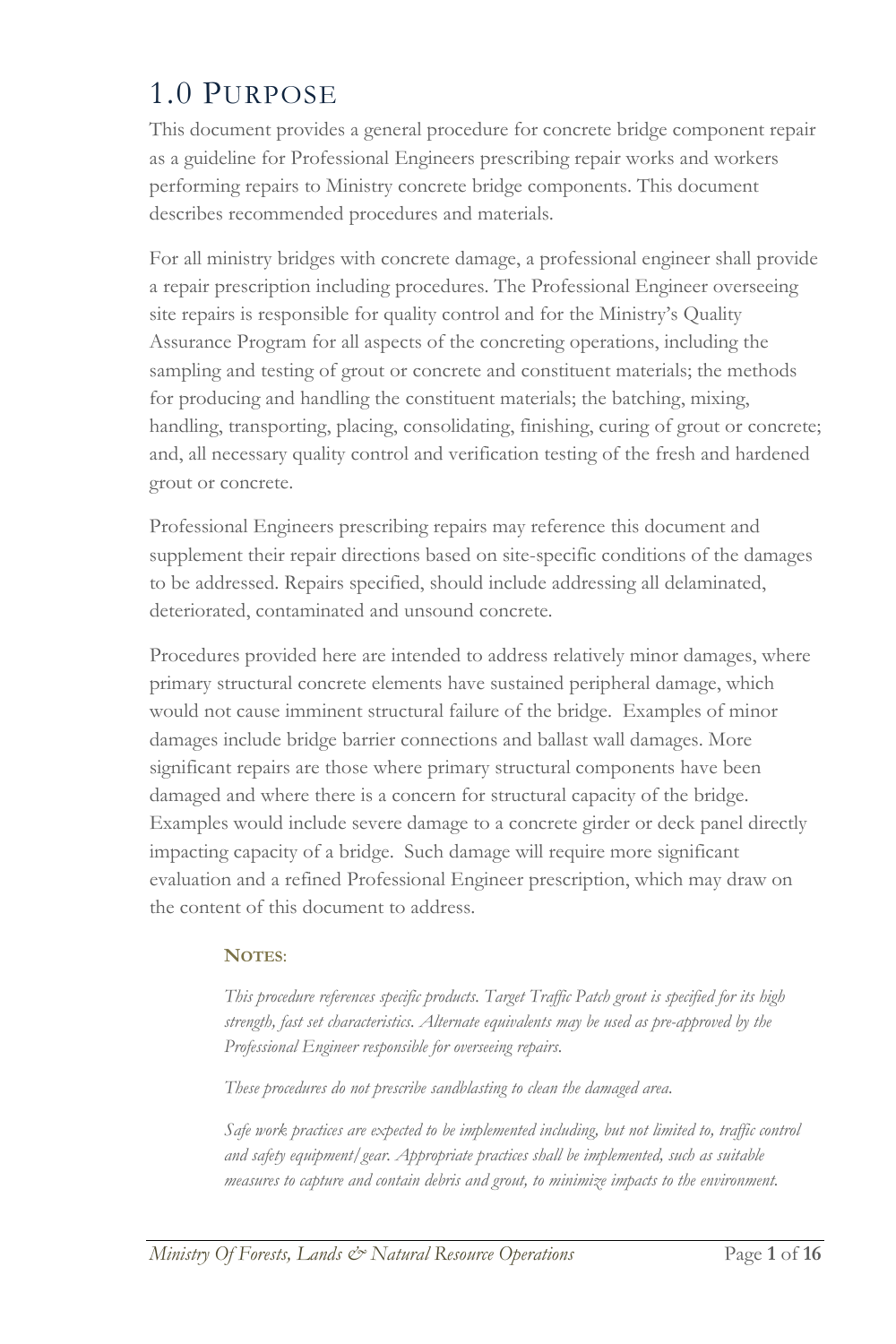## <span id="page-5-0"></span>2.0 REPAIR PRESCRIPTION

### <span id="page-5-1"></span>INITIAL INSPECTION

The Professional Engineer responsible for overseeing site repairs shall carry out a detailed inspection of the deck surface for patch material, delaminated, deteriorated and contaminated concrete. This may include surveying, sounding or the use of a chain drag (or approved alternate method) to identify areas of delaminated and deteriorated concrete.

The affected site is to be marked by the Professional Engineer before workers are to begin repair works.

The Engineer should provide site-specific written instructions for the repairs including specifications for procedures and materials.

Concrete areas to be repaired shall include all identified areas of delaminated, deteriorated, contaminated and unsound concrete.

Depending on the nature and significance of the repairs, the Engineer may specify taking of grout samples during the repair works to test and confirm for adequate compressive strength prior to placing the repaired components into service.



*Figure 1: Ministry Standard 2" test cylinders.*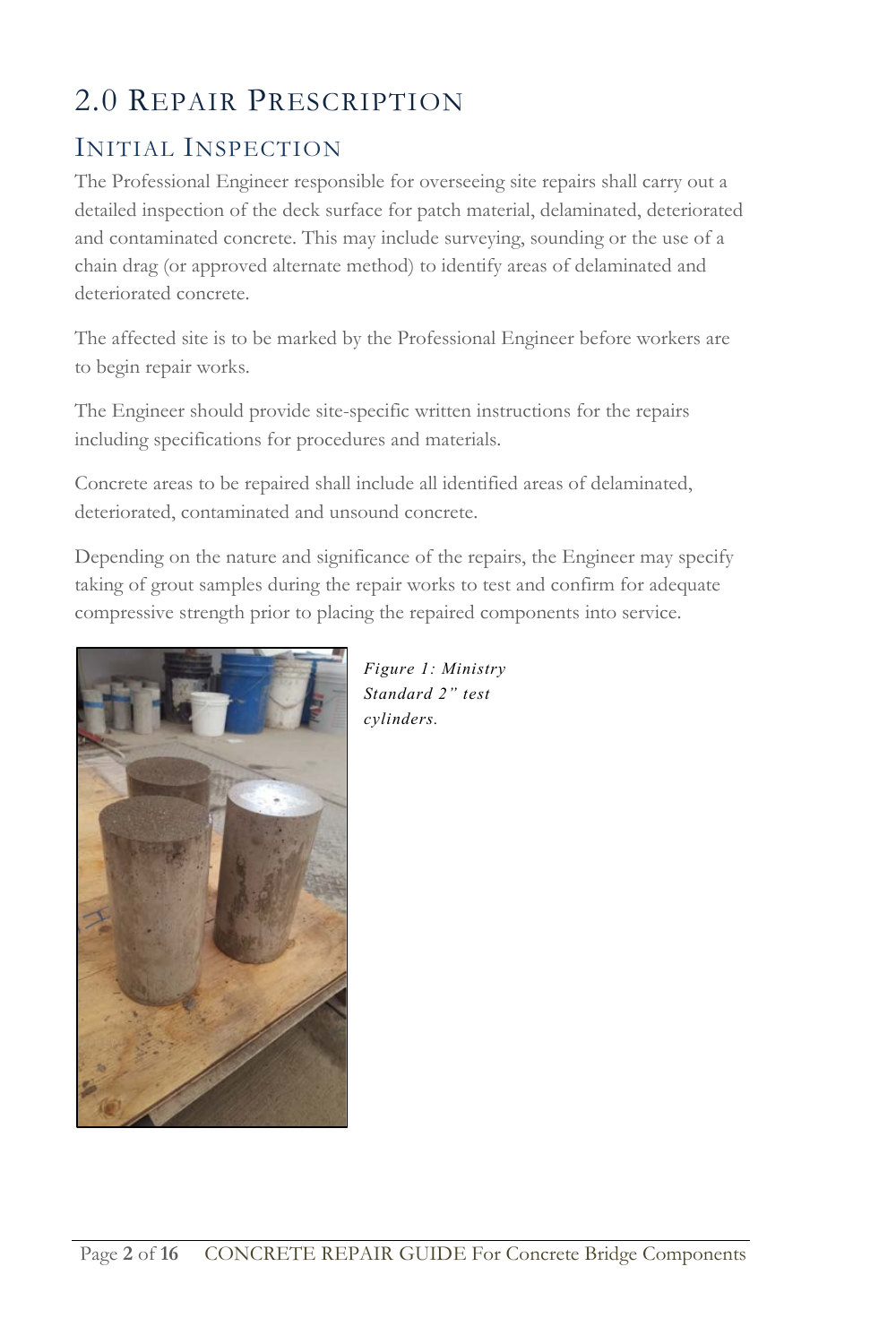### <span id="page-6-0"></span>WORK SITE PREPARATION

The site-specific repair procedure must incorporate suitable collection systems that will capture and minimize debris escape and any potential damage/contamination of the surrounding environment during repairs. Systems may include laying or hanging geotextile, placing a debris collection box below the repair area, or, creating barriers to contain debris around the work site.

A preliminary site cleanup shall be undertaken to remove any dirt, dust, organic debris, ponded water, on top of or around the areas to be repaired, that may negatively impact the environment or impede repairs.



<span id="page-6-1"></span>*Figure 2: Example of a collection system for containing debris and waste for the work site. This could be improved by using a larger tarp to better ensure all debris is captured.*

#### <span id="page-6-2"></span>NOTES ON PRESSURE WASHING

*The use of any tools or pressure washing techniques will discontinue if the Engineer deems them to be causing damage to the host concrete, reinforcing steel, or any other part of the structure or the environment.*

*Pressure washing shall always travel away from the repair site and be captured by a collection system for keeping all waste material away from the equipment, preventing the waste material from re-hydrating on the previously cleaned surface, and, for disposal in accordance with all applicable environmental regulations. See [Figure 2](#page-6-1) as an example.*

#### <span id="page-6-3"></span>NOTES ON COMPRESSED AIR

*If compressed air blasting is employed, proper line filters and dryers, which remove all oil and water from the air, shall be used. Compressed air shall be periodically tested for presence of these contaminants. A suitable protection system must be employed to contain debris moved as a result of using compressed air.*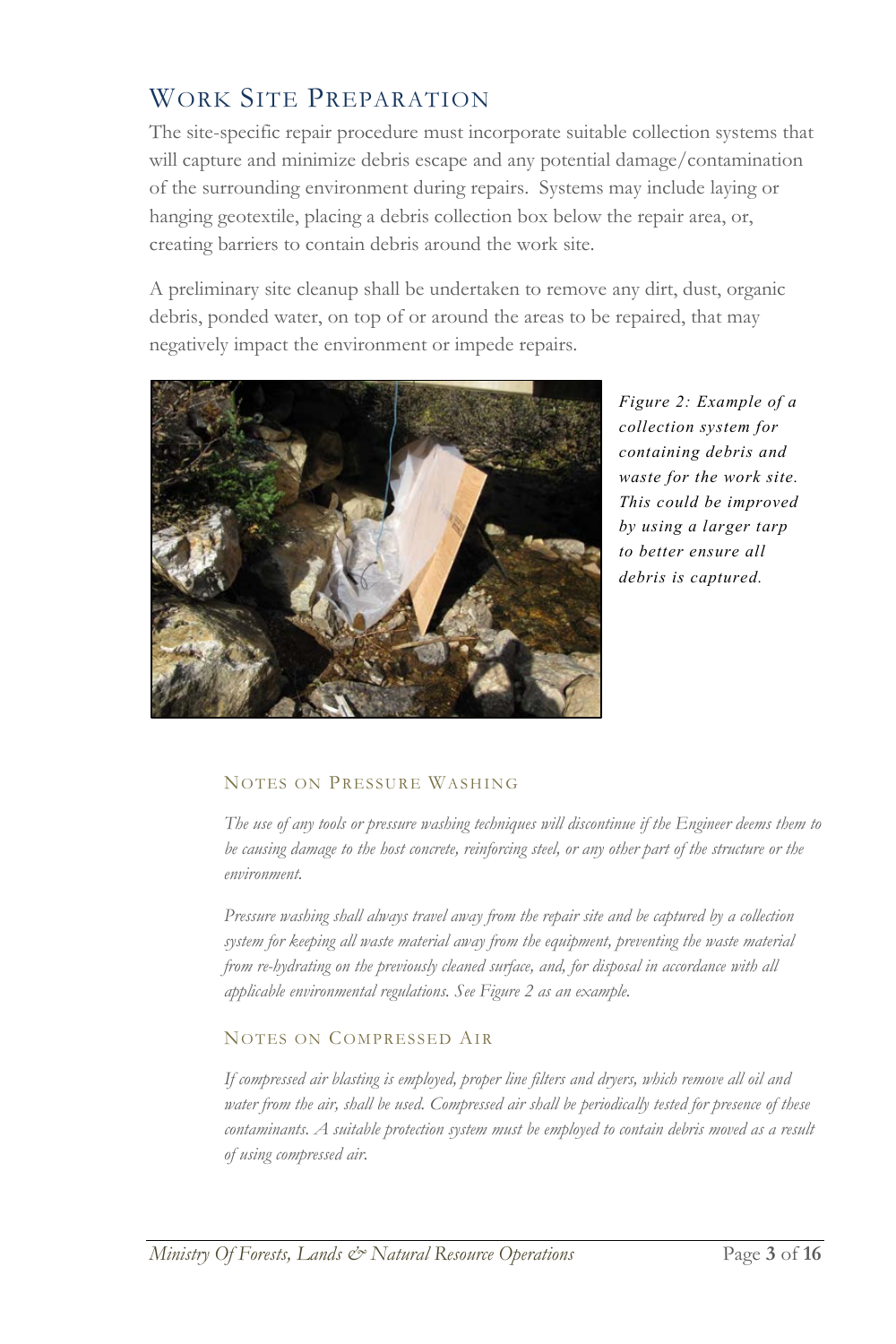## <span id="page-7-1"></span><span id="page-7-0"></span>SURFACE PREPARATION *DAMAGED CONCRETE REMOVAL*

<span id="page-7-2"></span>

*Figure 3: Site preparation in progress – removal of damaged concrete on top of ballast wall and end deck panel. Note saw cut square edges.*

<span id="page-7-4"></span>

*Figure 4: Mechanical removal of damaged concrete with a chipping hammer*

<span id="page-7-3"></span>

*Figure 5: Ready for formwork. Exposed rebar after damaged concrete removal; note saw cut square edges.*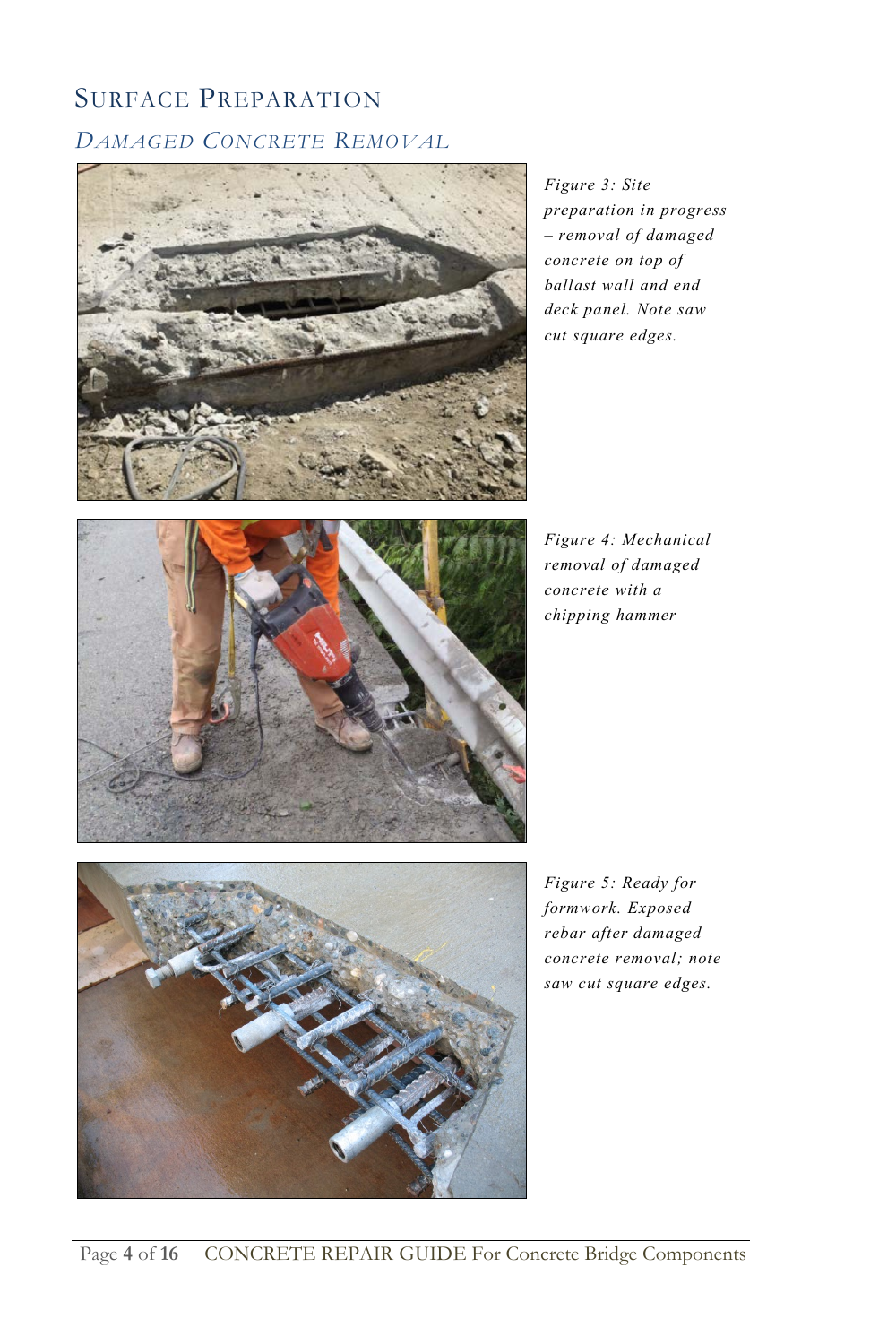Surface preparation is essential to successful repairs. Areas of patch material, delaminated, deteriorated, contaminated and unsound concrete shall be removed to sound concrete, creating a clean, solid surface for grout to adhere.

The removal of unacceptable concrete for repair shall be completed by mechanical and hydraulic methods.

### **STEP 1: CLEAN WORK AREA**

- If repair is against the ballast wall, remove dirt from the top of the ballast wall, exposing concrete [\(Figure 3\)](#page-7-2) before beginning the mechanical repair.
- » Remove loose material and loose concrete using a pressure washer. If a pressure washer is not available, using water and brushes or compressed air may also be appropriate. See [Notes on Pressure Washing](#page-6-2) an[d Notes on](#page-6-3)  [Compressed Air](#page-6-3) on page 3 for further details with these two methods.

### **STEP 2: CUT REPAIR AREA BOUNDARY**

Mark out the repair boundaries and saw cut along the edge to create "clean" edges with a slight  $\sim$ 15 degree angle undercut (to help with retention) at a minimum of 12mm deep to the original surface [\(Figure 5\)](#page-7-3). Take care not to damage existing reinforcing steel and rebar that may be within the boundary.

### **STEP 3: CHIP AWAY CONCRETE WITHIN REPAIR AREA**

- » Remove damaged and loose concrete within the repair boundaries using a chipping hammer while maintaining square edges [\(Figure 4\)](#page-7-4). Feathered repair edges are to be avoided as they increase susceptibility to subsequent damage.
- » If the open repair area extends more than 100mm under the deck, it is suggested that more chipping occurs to create more working room to allow for easier placement of the repair materials.
- » If rebar parallel to the prepared repair face is exposed, these bars must be fully exposed to allow for adequate surface bonding of the repair grout (minimum 25 mm cover).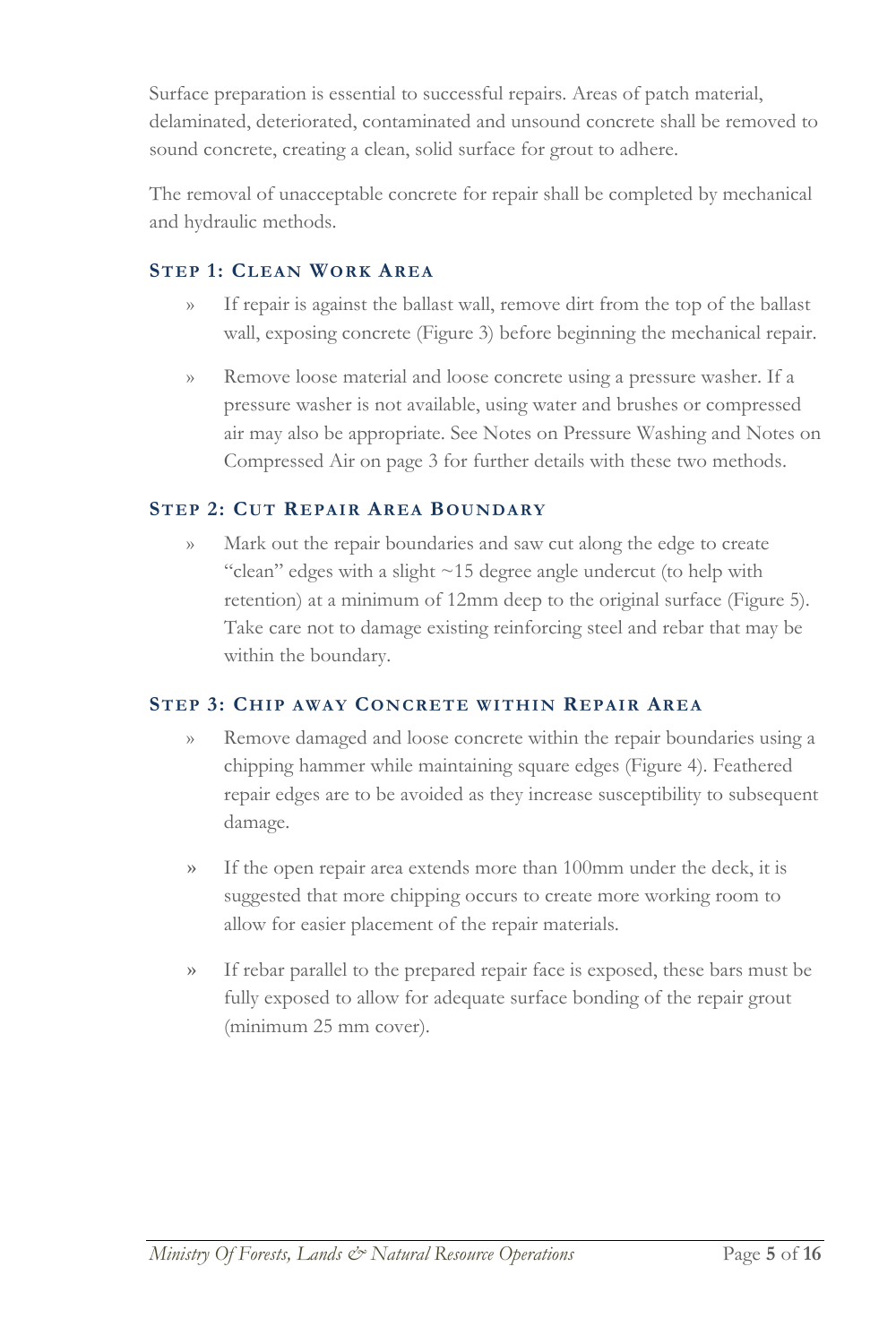### <span id="page-9-0"></span>*REINFORCING STEEL REPAIR AND RUST REMOVAL*

Reinforcing steel in the area of repair should be assessed for damage.

### **DAMAGED REBAR REPAIR**

If existing rebar is observed to be bent, damaged or broken causing structural weakness, the Professional Engineer shall provide a specific prescription based on the extent of the damage.

### NOTE ON REPAIR AUTHORIZATION

*Rebar is not to be bent or manipulated, spliced or replaced without the direction of the Professional Engineer.*

### **RUST REMOVAL**

Reinforcing steel rust and corrosion can negatively impact the longevity of repairs. Excessive rust should be dealt with as part of the repair and the following recommendations considered:

- » Concrete and rust on exposed rebar is to be removed to minimize the risk of future corrosion and to increase bond strength with the grout.
- » Remove as much surface rust as possible using a drill mounted hand-held steel wire brush wheel.
- » If the rebar is more than 20% corroded an engineer must determine the requirement for new rebar to be potential spliced in.

Knotted [\(Figure 6a](#page-9-1)) or partial-knotted [\(Figure 6b](#page-9-1)) wire brushes are recommended for heavy rust removal. A crimped-wire brush [\(Figure 6c](#page-9-1)) may be used for moderate to low rust removal.

<span id="page-9-1"></span>

*Figure 6: Wire Brushes. Left to right: a) Knotted b) Partial-knotted c) Crimped*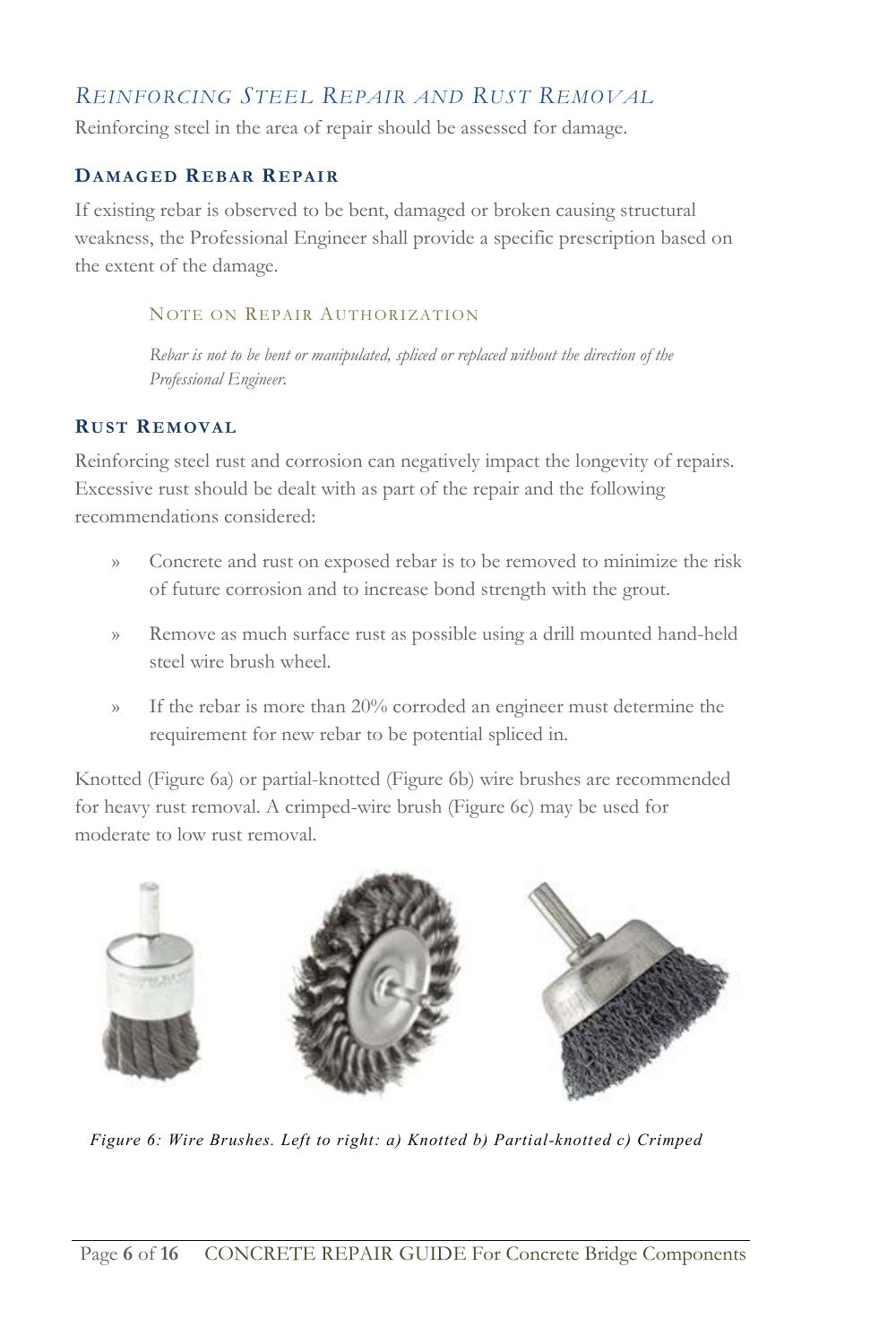### <span id="page-10-0"></span>FORMWORK PREPARATION

Once damaged concrete has been removed and reinforcing steel cleaned and treated, formwork can be installed to form the facings for the repair.

### **STEP 1: CLEAN WORK AREA**

Prior to placing of formwork and grout, all sound concrete surfaces at or around the repair shall be cleaned to remove loose materials, dust, slurry, oil, and other contaminants detrimental to the bond, host concrete and grout. This can be accomplished through a number of possible methods:

- » brush with water
- » power washer
- » compressed air

Se[e Notes on Pressure Washing](#page-6-2) and [Notes on Compressed Air](#page-6-3) on page 3 for further details with these two methods.

### **STEP 2: PLACE FORMWORK**

Place formwork (typically plywood) onto the repair area ensuring the dimensions of the concrete element being repaired are maintained [\(Figure 7\)](#page-10-1).

### NOTES ON FORMWORK TEMPERATURE

*When temperatures exceed 25°C, saturate the forms in addition to saturating the surface of concrete. Allow the concrete to reach the surface dry condition. By saturating the form the concrete is prevented from drying too quickly which in turn can result in the concrete cracking.*



<span id="page-10-1"></span>*Figure 7: Formwork placed, subsequent to removal of damaged concrete, to contain grout for ballast wall and deck panel repair.*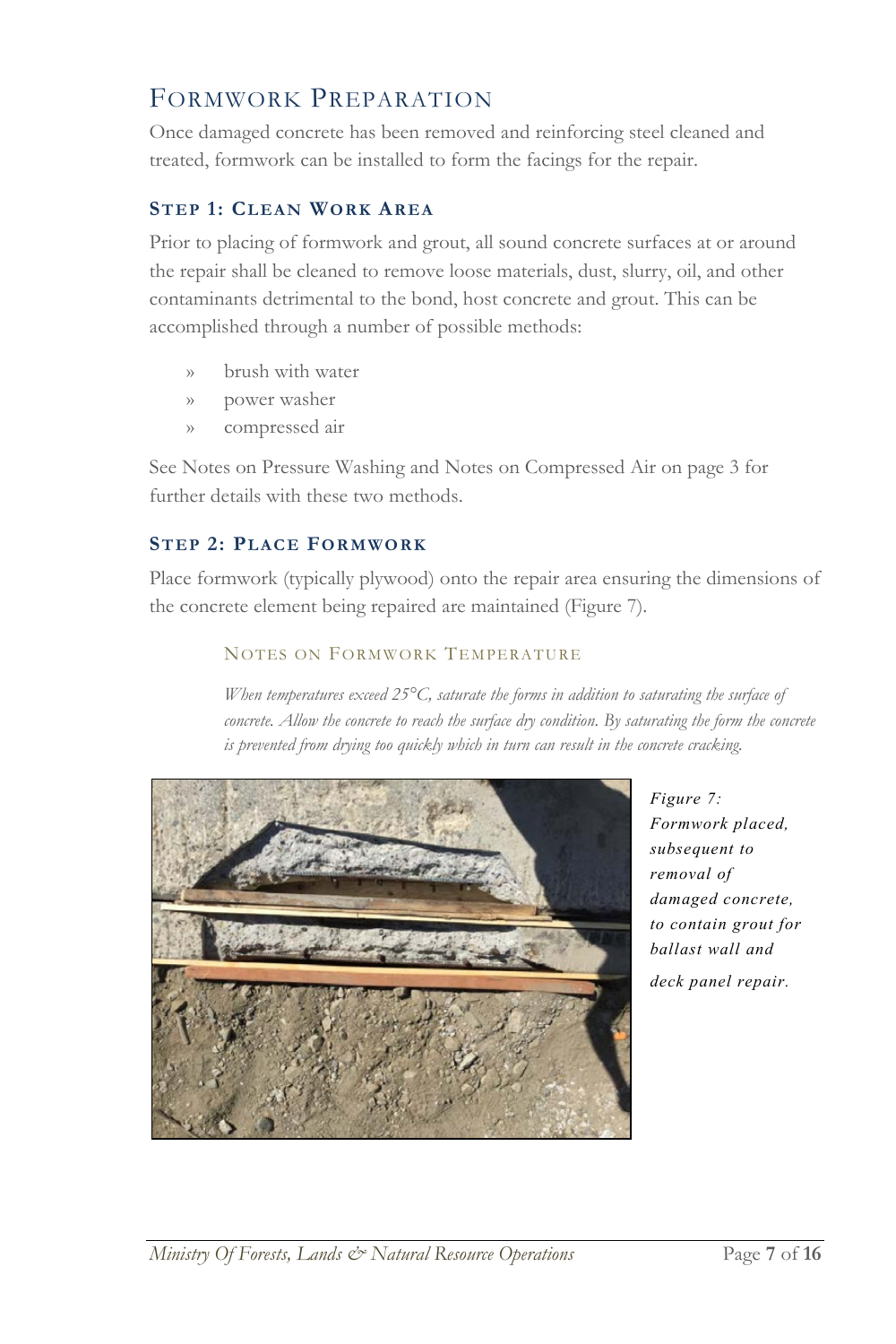### <span id="page-11-0"></span>BONDING AGENT APPLICATION

Prior to placing the grout patch, a bonding agent should be applied to improve bond quality between the concrete and grout surfaces.

> CAUTIONARY NOTES Do not use bonding agent with set accelerated mortars » E.g. **SikaTop 123 PLUS Winter Grade**. Do not allow bonding agents to freeze. Do not apply bonding agents in temperatures below 4°C. Do not thin bonding agents with solvents. Prepare the bonding agent in accordance with manufacturer specifications. Good adhesion can be obtained without a bonding agent; however the bond strength will be weaker than when a bonding agent is used.

### **ACCEPTABLE PRODUCTS**

### MOTI APPROVED PRODUCTS

The Ministry of Transportation and Infrastructure lists manufactures of concrete admixtures as submitting independent ASTM testing results meeting ASTM test requirements. These may be used in concrete mix designs in complying with Ministry Specifications. For further information see the most up to date [Recognized Products List.](http://www2.gov.bc.ca/assets/gov/driving-and-transportation/transportation-infrastructure/engineering-standards-and-guidelines/recognized-products-list/recognized_products_list.pdf)

| <b>EPOXY BONDING AGENT</b>                                                            | <b>ASTM C881 MOTI CODE</b> | LINK                                                                                   |
|---------------------------------------------------------------------------------------|----------------------------|----------------------------------------------------------------------------------------|
| Sikadur 32 Hi-Mod Epoxy Bonding<br><b>BASF MasterEmaco ADH 1090 RS</b>                | $I-II/B-C/2$               | I-II-V/B-C/2 (Code 081) $(Spec Select)$<br>(Code 438) (Spec Sheet)                     |
| <b>LATEX BONDING AGENT</b>                                                            | <b>TYPE</b>                | <b>MOTI CODE</b><br>LINK                                                               |
| <b>Target Polymer</b><br><b>Starpatch Acrylic 900X</b><br>Dayton Superior Acrylic J40 | PVAn<br>Acrylic<br>Acrylic | $(Code 935)$ <i>(Spec Sheet)</i><br>(Code 301) (Spec Sheet)<br>(Code 578) (Spec Sheet) |

The ASTM C881 code listed above is formatted as Type/Class/Grade. PVAn is short for Polyvinyl Acetate Latex (non-re-emulsifiable). For further details on selecting a Bonding Agent, read Noel P. Mailvaganam's "Effective Use of Bonding Agents" published in 2011 by the Institute for Research in Construction *[\(direct link\)](https://www.nrc-cnrc.gc.ca/ctu-sc/files/doc/ctu-sc/ctu-n11_eng.pdf)*.

### OTHER PRODUCTS

Other products may be used with the consent of the engineer:

» **SikaTop Armatec 110 EpoCem** *[\(Spec Sheet\)](https://can.sika.com/dms/getdocument.get/67a7d195-812d-36d1-b718-884a31c8e76d/SikaTopArmatec110EpoCem_pds.pdf)*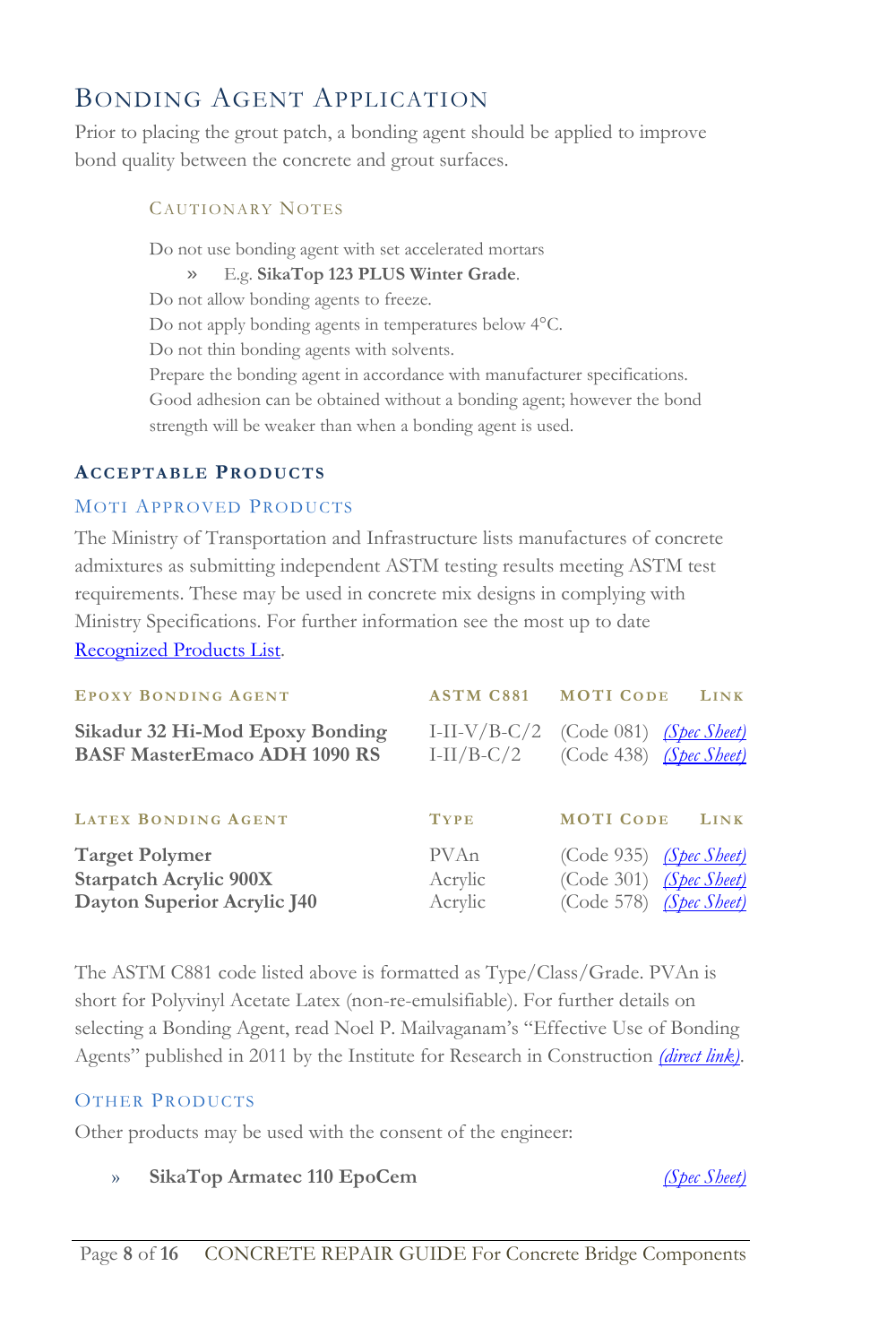### **TYPICAL BONDING AGENT APPLICATION PROCEDURE**

The manufacture's specifications should always be considered for preparing and applying a bonding agent. Revisions to the manufacture's specifications shall not be permitted without the explicit consent of the engineer. The following list shows the procedure of a typical bonding agent <u>for reference only</u>:

- » Substrate must be clean and sound. It may be dry or damp, but it should be free of standing water.
- » Pre-stir each component and proportion equal parts by volume of component A and B into a clean pail. Mix thoroughly for 3 minutes with a paddle at low speed until blend is a uniform colour.
- » Apply by brush, broom, roller or spray. Pay close attention to working time and ensure to place while the bonding agent is tacky. If the product becomes glossy and loses tackiness, remove any surface contaminants and recoat with a new mix.

### <span id="page-12-0"></span>GROUT PATCH PLACEMENT

### **STEP 1: GROUT SELECTION**

Select the appropriate grout, or another approved equivalent. The table below shows three possible grouts that could be used. These are just three of the many acceptable grouts listed in the **MOTI** recognized products list.

| Product                                        | Code <sup>†</sup> | Working<br>Time   | Recommended<br><b>Bonding Agent</b>    | Limitations                                                                                              |
|------------------------------------------------|-------------------|-------------------|----------------------------------------|----------------------------------------------------------------------------------------------------------|
| Target Traffic<br>Patch Coarse<br>(Spec Sheet) | 705<br>(pg. 70)   | $20$ min.         | Target Polymer<br><b>Bonding Agent</b> | For use on areas greater than<br>$25mm$ (1 inch) thick                                                   |
| Target Traffic<br>Patch Fine<br>(Spec Sheet)   | 706<br>(pg. 70)   |                   |                                        | For use on areas less than<br>$25mm$ (1 inch) thick                                                      |
| SikaTop 123<br><b>PLUS</b><br>(Spec Sheet)     | 1133<br>(pg. 70)  | $15 \text{ min.}$ | Sika Armatec 110<br>EpoCem             | For overhead applications.<br>$1/8$ inch minimum<br>thickness, $1\frac{1}{2}$ inch<br>maximum thickness. |
| Target V/O<br>Repair Mortar<br>(Spec Sheet)    | $\#N/A$           | $15 - 20$<br>min. | None                                   | For vertical and overhead<br>surfaces. Do not add more<br>water than recommended.                        |

*† BC MOTI Recognized Product List Code*

### GROUT EXPIRATION

Grout greater than 6 months past the manufacture date shall not be used.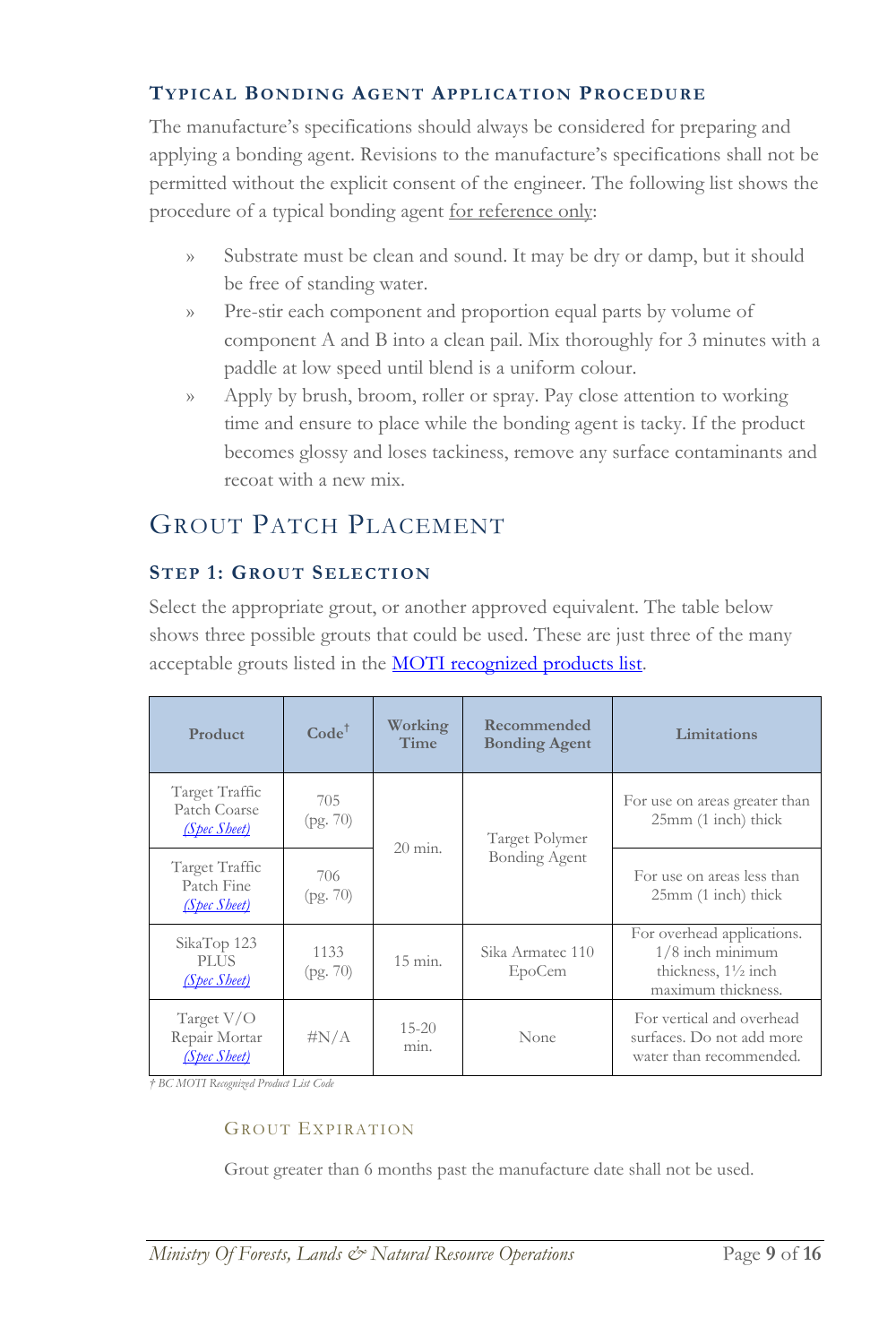### **STEP 2: GROUT MIXING**

Mix the grout following manufacturer's specifications. Saturate the repair area with water and then allow the concrete to come to a surface dry condition just before placing the grout. If using a bonding agent, bring the repair area to a surface dry condition before applying the bonding agent and immediately apply the grout on top of the bonding agents.

For Target Traffic Patch:

- » DO NOT exceed 3.3 liters (3.5 US quarts) of liquid per 25 kg (55 lb) of fine mix, or 3.0 liters (3.2 US quarts) per 25 kg (55 lb) of coarse mix.
- » Water and mix temperatures, and the temperature of the surface to which the mix is to be applied, should be not less than  $3^{\circ}$ C (37 $^{\circ}$ F) and not more than 30oC (86°F).
- » Material should be mixed until thoroughly blended and the required consistency has been obtained. Grout should be mixed using a hightorque drill equipped with a mixing paddle at **low speeds**.

Grout must be properly handled, stored and mixed as provided for in the manufacturer's specifications. Workers shall record the method used for mixing the grout.

### **STEP 3: GROUT PLACEMENT**

Place the mixed material as rapidly as possible and consolidate well to eliminate voids. Work the mix into the prepared concrete surface to ensure bonding over the full area and complete coverage.

- » If the material begins to thicken or set before placing, discard the remaining material, do not add more water.
- » Tamping and rodding is preferred over using a vibrator as vibrating can cause separation of the grout.
- » It is preferable to observe the grout to just begin to bleed out the edges of the formwork than to be unsure if grout has reached the formwork edges [\(Figure 8\)](#page-14-0).

#### NOTE ON GROUT BLEEDING

*If you are grout bleeding, exercise caution to ensure the formwork does not drastically separate at the joints. Relief holes may be drilled to ensure the formwork remains to the original dimensions and joints remain intact.*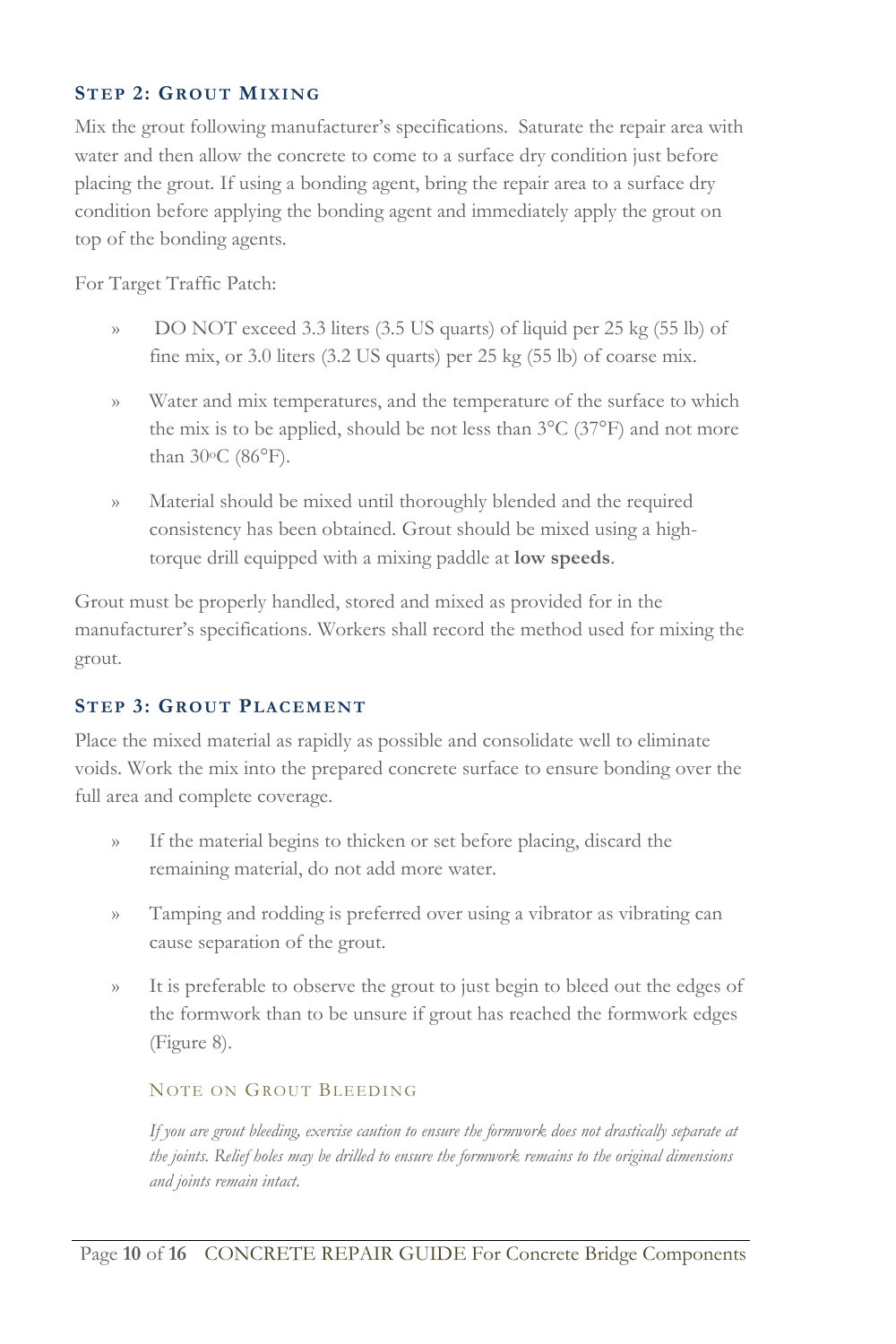<span id="page-14-0"></span>

*Figure 8: Formwork on underside of deck panel removed showing grout patch inadequately tamped along the edge of the formwork; see Figure 7 for additional repair.*

### **STEP 4: FINISHING**

Once the grout has partially set, complete the surface finish using any conventional finishing technique (broom or trowel) to match the existing finish.

For all temperatures, allow for a minimum of 24 hours for the grout to set and attain or exceed a compressive strength of 25 MPa. The Professional Engineer responsible for the repair should provide an indication when and/or provide additional measures to protect the repair sites for placing the bridge back into service.

Based on anticipated ambient temperature during the day of the repair, as well as 24 hours prior to the repair, cold and hot weather practices may be required as specified by the Professional Engineer responsible for prescribing the repairs.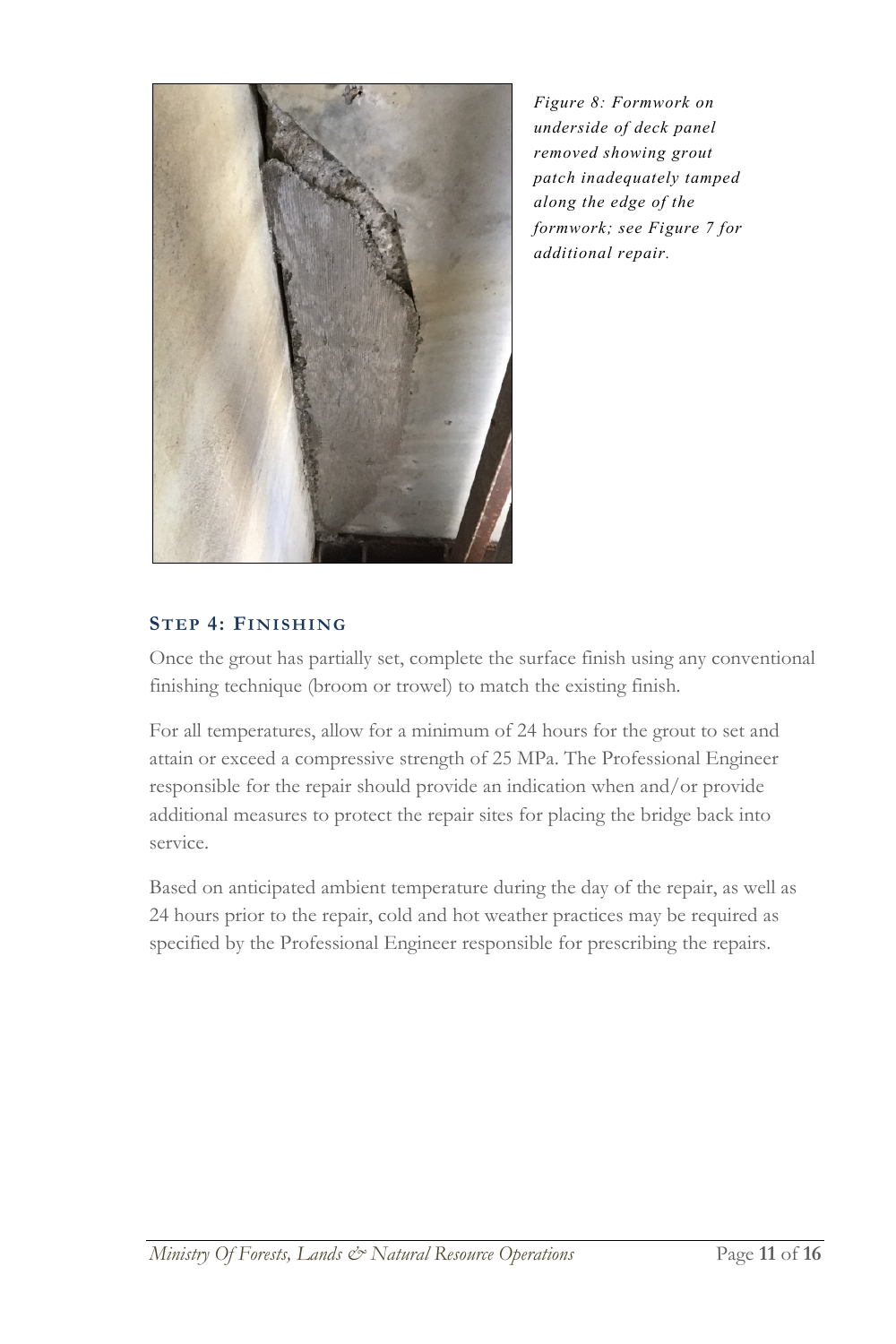### <span id="page-15-0"></span>*COLD WEATHER GROUT PROCEDURES*

When temperatures are below or anticipated to potentially drop below 5<sup>o</sup>C, cold weather procedures should be implemented. The heat of hydration of most grouts is not sufficient to keep itself from freezing in sub-zero temperatures particularly if the concrete deck panels or slabs are cold to start.

- » Ensure grout is protected from freezing and maintain curing conditions to ensure sufficient strength and durability
- » The components' temperature should be kept above freezing for a minimum of 24 hours subsequent to grout placement.
- » Pre-warm the dry mix grout and components being grouted to above 10°C. If the grout is not preheated, it will dramatically reduce the temperature of the heated water when mixed.
- » Use warm water (20°C) in mixing the grout.
- » The temperature during the initial 24 hours of cure time should be maintained above 10°C by wrapping the structure in tarps and heating from beneath the structure using suitable heat sources. Ensure heat source is directed away from any components or flammable elements. Various types of tarps and covers have been used including plastic sheeting, construction tarps, lumber wrap and non-woven geotextile. The wrapping would encapsulate the repair area and drape below the bridge to capture the rising heat [\(Figure 11\)](#page-17-2).
- Provide sufficient labour to minimize the time required to place and finish the grouting process, to minimize the handling time of the grout and resulting heat loss.



*Figure 9: Makeshift tent used with a Tiger Torch to provide heat in cold temperatures to improve grout curing conditions for the repair site. This method is known as `hoarding`.*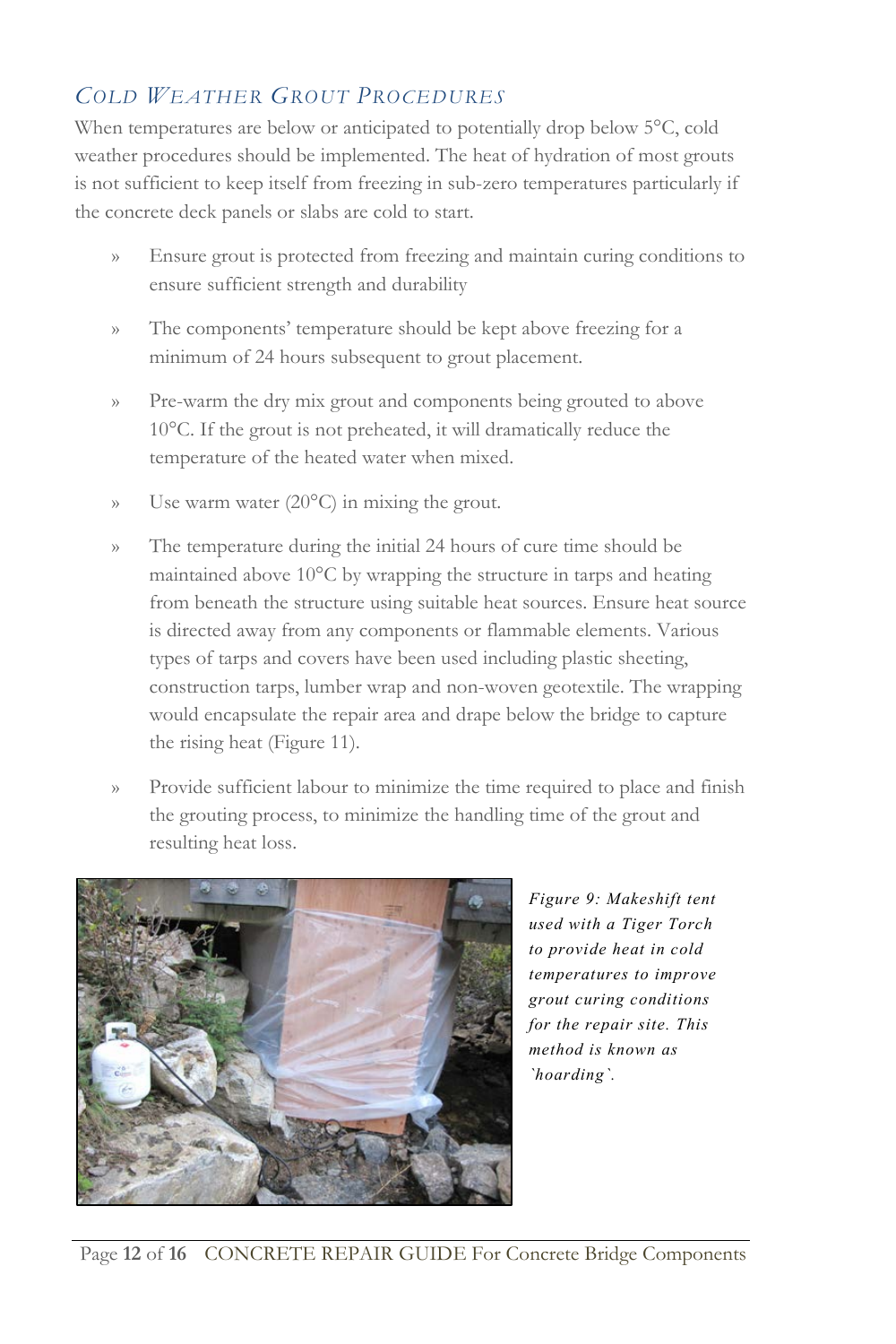### <span id="page-16-0"></span>*HOT WEATHER GROUT PROCEDURES*

Hot weather practices should be followed for temperatures above 25°C. High temperatures cause water to evaporate from the surface of the grout at a much faster rate, causing grout to stiffen more quickly thereby increasing the chances of cracking and the likelihood for a reduced final strength.

- » Store the grout in a cool dry location prior to mixing.
- » Use ice water when mixing. Ice should be shaved or crushed and is to be completely melted before mixing to ensure the proper volume is measured.
- » Mix grout in conformance with the manufacturers specifications.
- » Ensure there is enough labour in order to minimize the time required to place and complete the grouting process.
- » Prior to placing grout, moisten the repair area and the formwork.
- » Place damp burlap bags over and cover the repair area with plastic sheeting to keep the placed grout moist [\(Figure 10\)](#page-16-1). During the initial cure time, periodically re-wet the burlap (re-wet more frequently with higher ambient temperatures).
- <span id="page-16-1"></span>» In extreme heat, consider completing the repair in the early morning or evening when ambient temperatures are cooler.



*Figure 10: Example of damp burlap sacks being used to keep grout sample cylinders cool and moist.*

*Ministry Of Forests, Lands & Natural Resource Operations* Page 13 of 16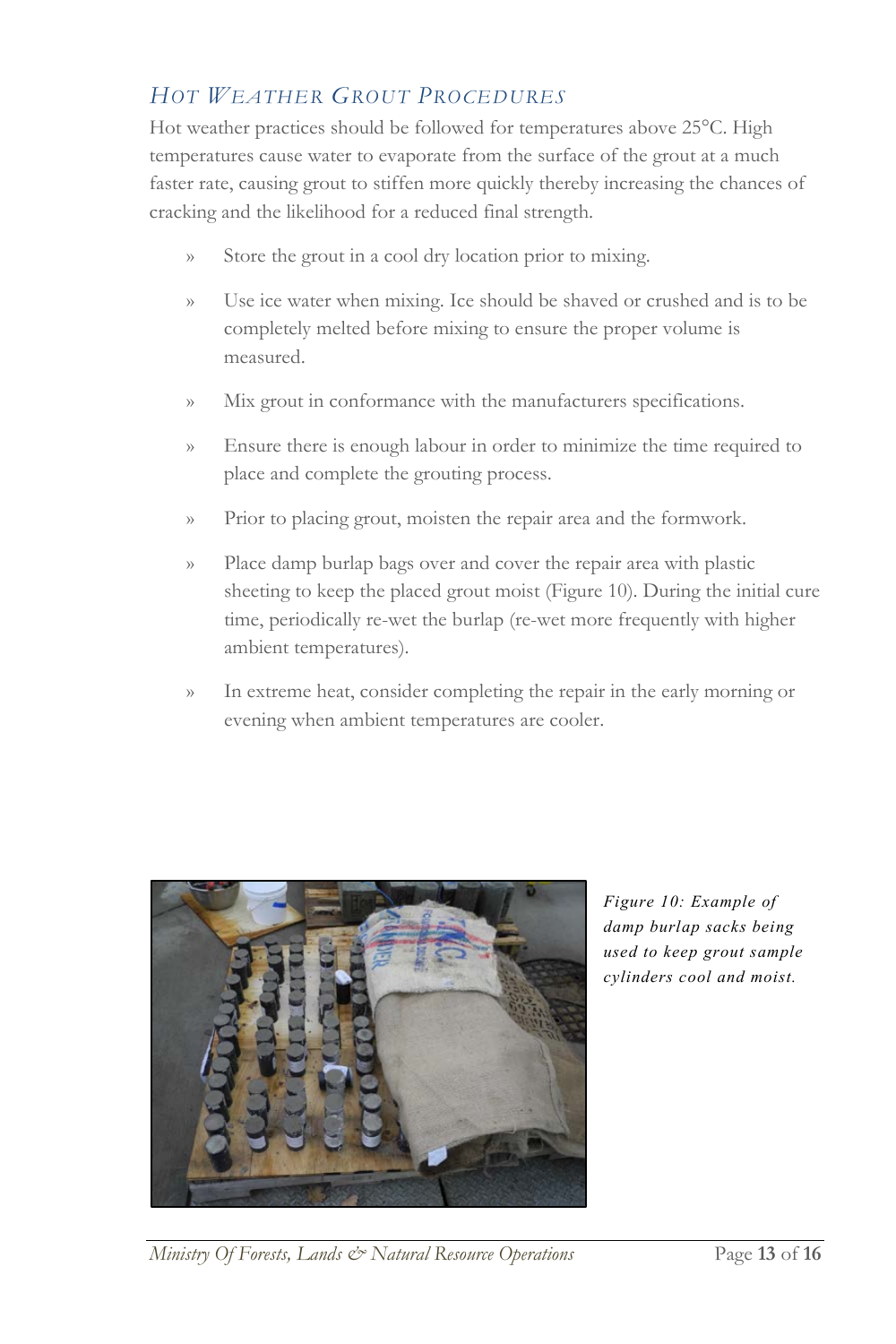### <span id="page-17-0"></span>FINISHING WORK

The Professional Engineer responsible for overseeing the repairs will provide guidance on whether grout samples are to be taken during the repair procedures for the purposes of testing prior to approving the repaired areas for traffic. Where grout samples are taken, refer to the MFR MRT Bridge Field Grouting Sampling [Procedure.](http://www2.gov.bc.ca/assets/gov/farming-natural-resources-and-industry/natural-resource-use/resource-roads/groutsampleproceduredec2016.pdf)

- » Remove formwork once set. Ensure panel dimensions are as per drawing. Detail as required.
- » When formwork is removed, re-grout any areas of honey combing that did not form to the mold [\(Figure 11\)](#page-17-2).



<span id="page-17-2"></span>*Figure 11: Additional grout patch being placed into bottom of a deck panel, adjacent to a ballast wall, to fill voids from initial unconsolidated repair work to obtain original deck dimensions*

### <span id="page-17-1"></span>*BALLAST WALL GAP*

If the repair is beside the ballast wall, place foam at the bottom of the gap between the ballast wall and deck panel and place Paraseal level with the top of deck panel and ballast wall [\(Figure 12\)](#page-17-3)

<span id="page-17-3"></span>

*Figure 12: Paraseal sealant placed at gap between ballast wall and concrete deck subsequent to concrete repair works.*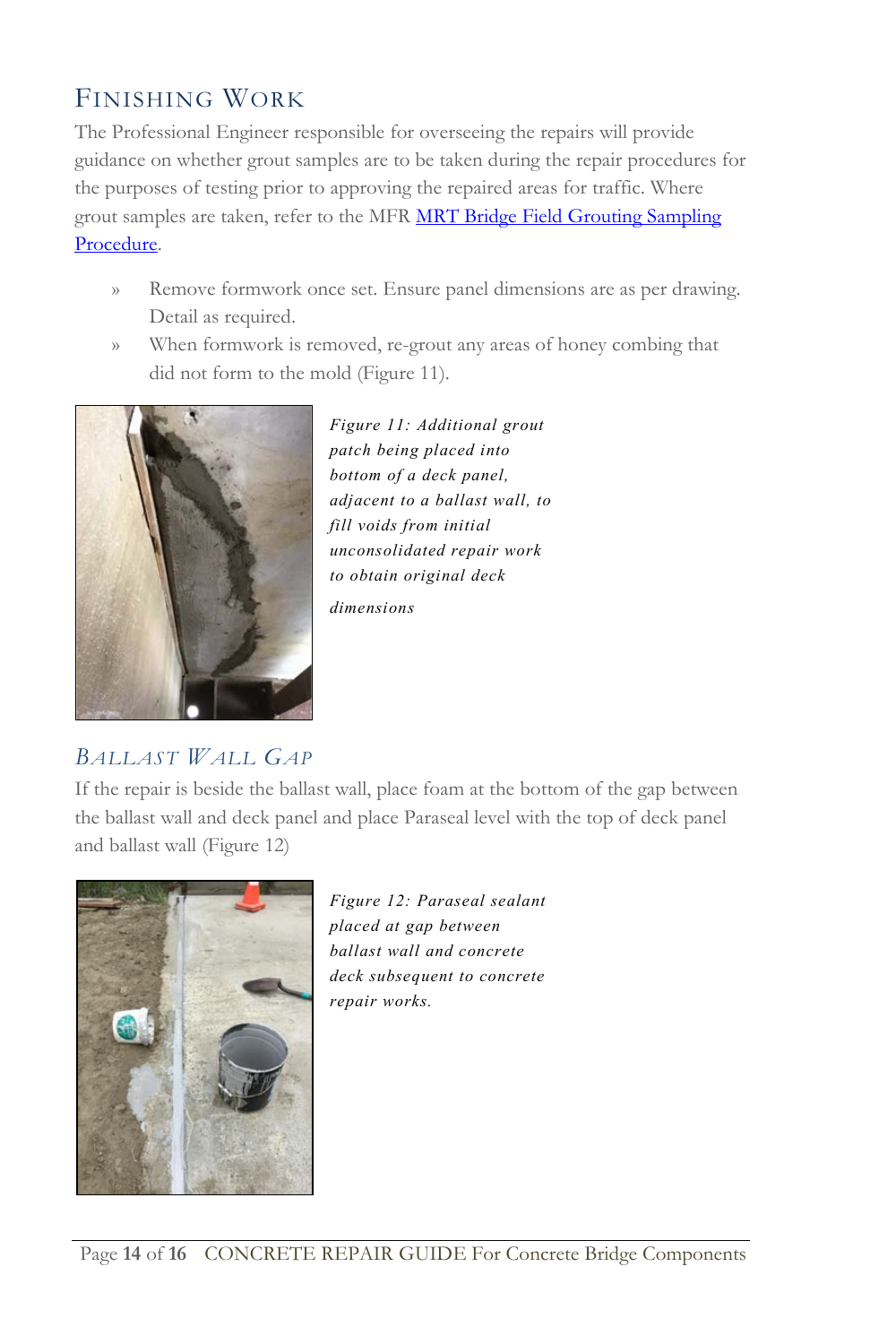## <span id="page-18-0"></span>3.0 SITE MANAGEMENT

### <span id="page-18-1"></span>TRAFFIC CONTROL

When a repair is being completed, traffic control must be considered. The following list shows instructions for traffic control:

- » Ensure appropriate measures given the level of traffic to provide adequate warning and control for approaching vehicles to ensure the safety of personnel working on the repair.
- » If repair work allows for traffic to continue travelling over deck, mark off new grout with cones or other approved barriers.
- » If repair work has been completed on the deck beside the ballast wall, create a temporary ramp with plywood to allow light traffic to continue travelling over the bridge.
- » If repair work is large and traffic cannot be diverted around it, cease all traffic flow for a minimum of 24 hours or until compressive strength reaches 25MPa. If possible, provide an alternative route (place detour signs).

### <span id="page-18-2"></span>**DOCUMENTATION**

The Professional Engineer responsible for overseeing the repairs will produce appropriate documentation prescribing the repairs and a statement of construction conformance that the repairs were completed consistent with the prescription. Relevant documents shall be placed on the appropriate bridge records.